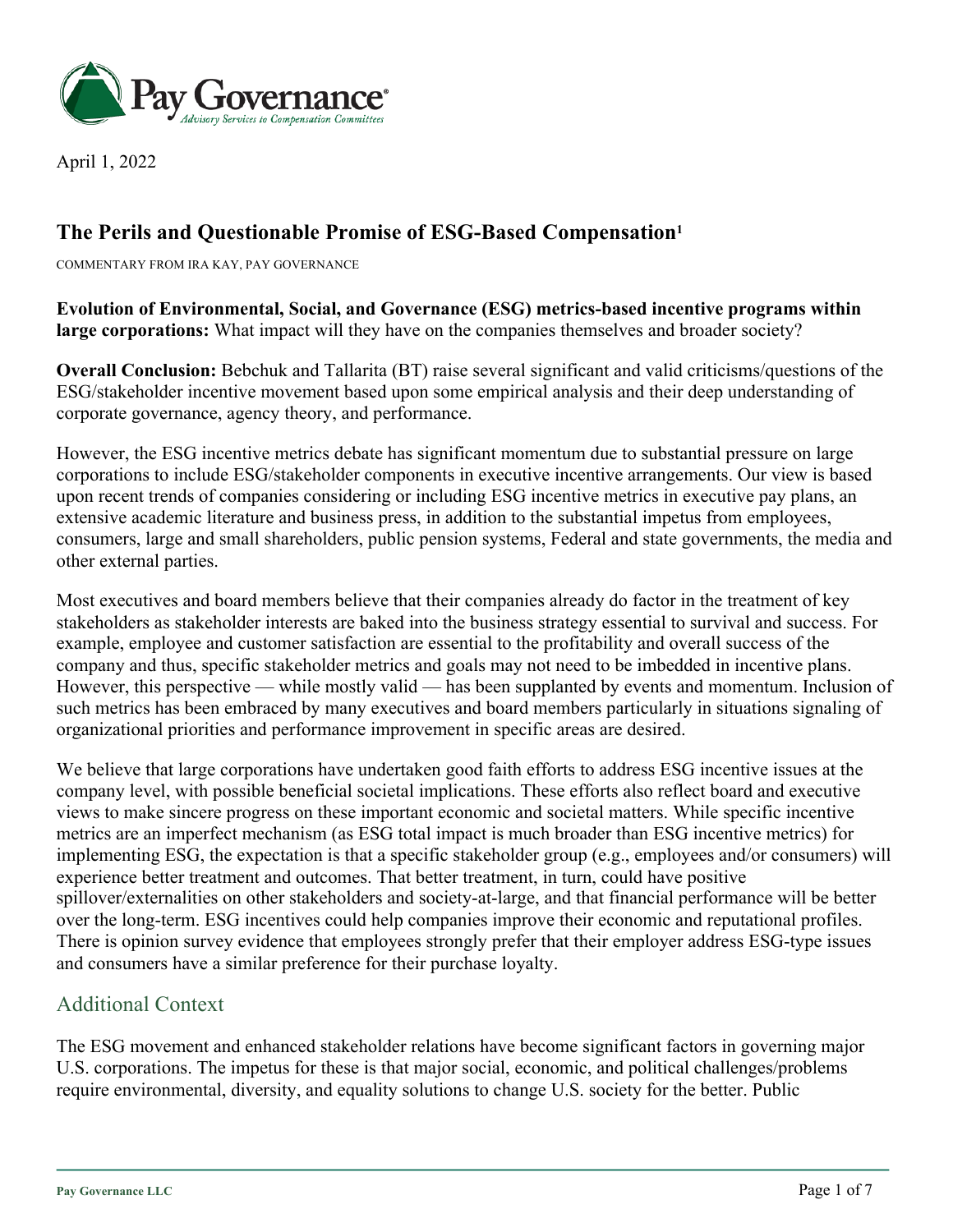corporations, along with government, are seen as two of the major positive institutional catalysts that can implement these changes and address these problems.

Both ESG and stakeholder-focused initiatives have the potential to help companies be more successful in terms of increased growth/profitability, enhanced corporate image and improved operational and reputational risk profile. As a result of these pressures/phenomena, ESG is becoming imbedded in corporate governance and culture, especially in the goals/metrics of executive short and long-term [stock] incentive plans. These metrics are very powerful, but not without their challenges and controversies.

We have observed first-hand *the difficulty of setting disclosable quantitative ESG incentive goals.* The ideal solution balances the numerous tensions of setting appropriate/stretch-goals that will drive improved ESG outcomes for a new series of metrics without demotivating management nor creating litigation risk. Further, i**t is imperative that the company be "ready" for this next step,** *and many are not ready.* **This is why there are hundreds of companies with ESG incentive metrics that are qualitative and holistic and not quantitative so that they can move forward on this important journey. In our experience, we know that companies**  *are pressured by their* **shareholders to set quantitative goals aligned with their long-term strategies rather than qualitative goals.**

Many corporate executives/directors and outside advocates sincerely believe that ESG and stakeholder relations are important to running a successful company in today's environment. Positive ESG and stakeholder outcomes create positive feedback loops for employees, consumers, and local/national communities (see graphic below). While making progress, this a highly uncertain, risky, and controversial area, as there can be winners and losers on both sides.

More than half of large companies have added some type of ESG metrics to their business plans and their incentives. We expect this share to continue to increase. There are myriad ways of selecting metrics and goals for the design of the incentive, endorsing one of Bebchuk and Tallarita's (BT's) observations. While it is early in this movement, to link executive pay to ESG metrics, there are many parties interested in encouraging sincerity, success, and impact for these companies.

## How is the ESG Movement Impacting Company Performance and their Corporate Social Responsibility

BT have written two seminal, creative, and thought-provoking papers criticizing the corporate stakeholder/ESG models. They focus specifically on the impact that these models could have on corporations in terms of being more successful overall while also being good corporate citizens and, more broadly, on the hoped-for improvements to our overall economy and society via strong corporate leadership and demonstrable success in this stakeholder arena.

This ESG incentive movement is occurring in the current environment with large and small shareholders and the media pushing these companies to create effective and responsible corporate governance that benefits all stakeholders, and not just shareholders. **BT argue that adding ESG metrics to U.S. corporate incentive plans is basically** *less effective* **than doing nothing. This lack of effectiveness is created by the current ESG incentive metrics being too narrow to make a difference on stakeholder benefits and by the distraction from more effective efforts, e.g., government intervention. Their "analysis identifies two structural problems with ESG metrics"1 :**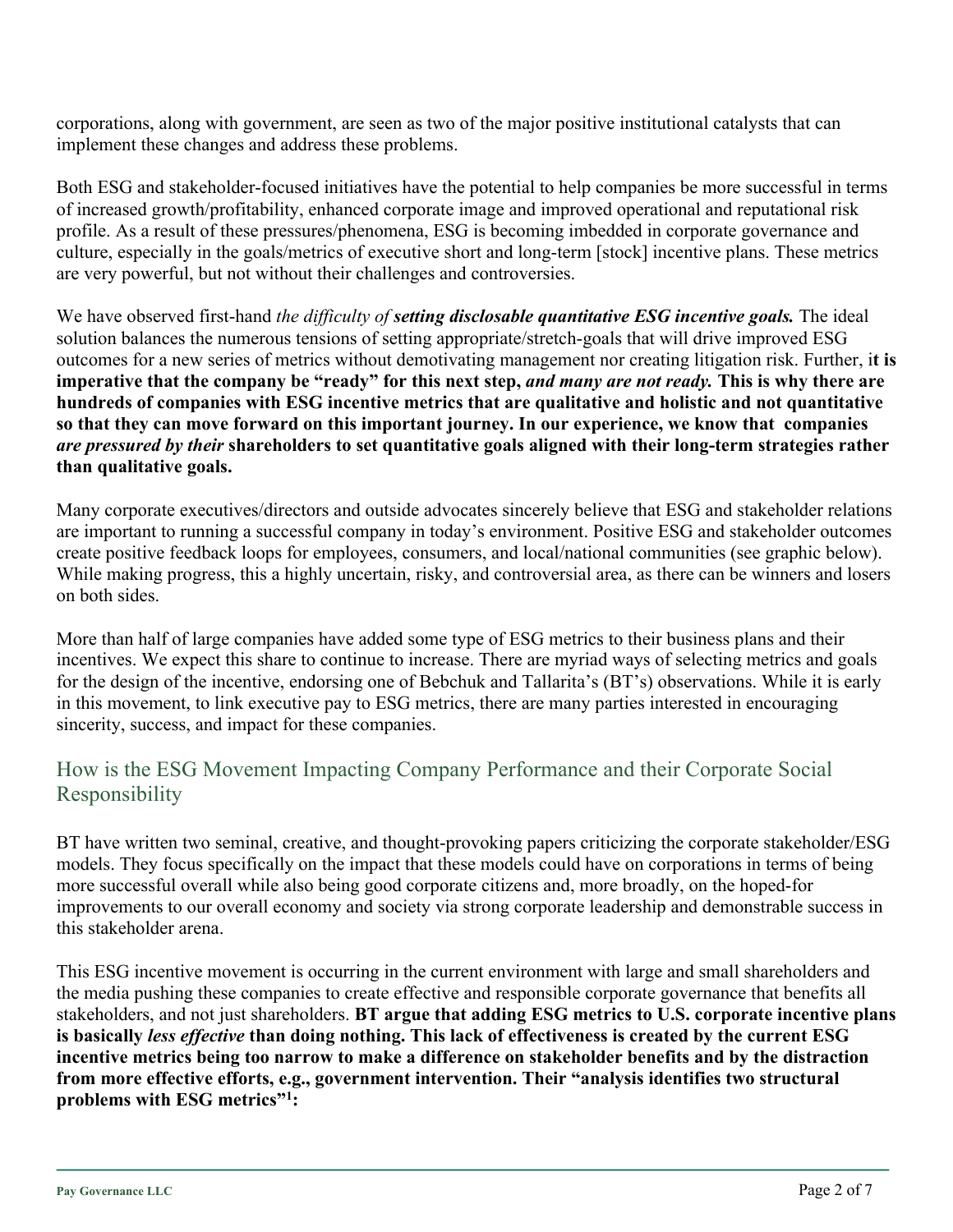- 1. **Will these incentives create additional real value for stakeholders and shareholders? "Are ESG compensation metrics an effective tool to improve stakeholder welfare?"**Error! Bookmark not defined. BT point out that the current slice of ESG incentive metrics is very narrow relative to the totality of stakeholder challenges and thus their impact is modest/nil. That is an accurate representation but has a satisfactory explanation: companies are focusing on specific metrics where they can make a difference (e.g., Diversity, Equity, and Inclusion [DEI]), and these efforts represent very early initiatives at the beginning of this movement. Thus, the possibility remains that those metrics may not improve the overall stakeholder experience but may distract executives from important operating and other goals.
- 2. **Will the ESG incentive movement distract/divert attention from the substantial progress in making pay more transparent and aligned with the company's performance**? If so, this could yield substantial, real economic damage, as corporations are a major driver of economic success.

They evaluate two scenarios:

- if ESG incentive metrics are impactful, then those companies would substantially improve the treatment of all stakeholders and make positive contributions to the environment and society at large.
- if ESG metrics are not effective in current form and difficult to improve, then it is not likely that there will be improvements to stakeholders and overall society from these corporate strategies.

**We are early in the stakeholder/ESG movements in general and covering incentives in particular, but**  *companies are certainly trying to be supportive for many reasons.* **This is positive, as it is a step in the right direction. However, the narrow metrics and their modest weight relative to the total executive pay package means it is unlikely to distract executives from improving overall corporate performance. However, at this stage, the obverse of that "limited distraction" from that** *modest weight likely would limit the positive impact on stakeholders.* **But it is a beginning which provides internal and external signaling of an important corporate strategy with potential substantial impact.**

### The Facts/Context of Adding an ESG/Stakeholder Metric

**Here are some facts/impressions demonstrating the mounting investor, social, political, and economic pressure/influence on corporations to include an ESG metric in incentive plans:**

- **1. There is substantial internal and external pressure on major companies to include and focus on ESG/stakeholder metrics.** 
	- a. **Employees:** Employers that have high employee satisfaction and attractiveness to talent, have higher ESG scores.<sup>2</sup>
		- i. **86% of employees want to work for companies with the same ESG values as the employees have.**
	- b. **Consumers:** 83% of consumers want business to focus on ESG issues. 3
		- i. 66% of consumers in another survey include corporate sustainability in their consumer decisions. 4
- **2. "91% of business leaders believe that their company has a responsibility to act on ESG issues"5 This is supported by our consulting experience which indicates that many top executives are highly-motivated and receptive to include an ESG/stakeholder metric in the**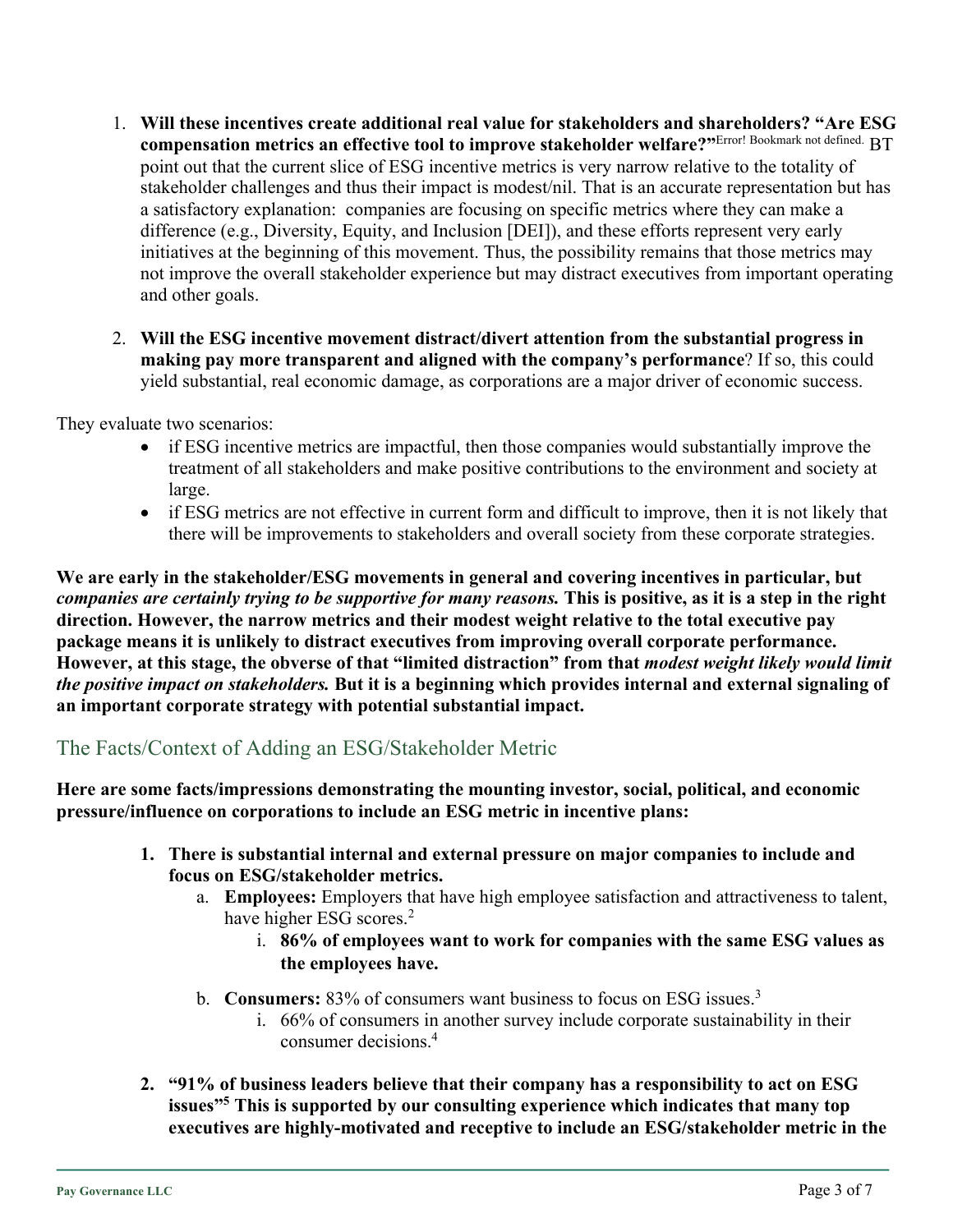**incentive plans.** It appears to us that these executives are motivated by personal conviction as well as good governance and strong shareholder alignment. However, there is a common belief that this needs to be implemented carefully and with strategic linkage to the business.

a. Companies are facing conflicting/competing pressures: **investor pressure to keep improving profits/stock price while adding ESG metrics with specific goals<sup>6</sup> versus possible legal implications and other risks from falling short of a specific goal. It is likely that ESG/stakeholder focus on some ESG metrics can have significant costs in the short-run (especially climate/pollution) but potentially can improve long-term performance, but that is not guaranteed.7 This is not a trivial issue as it is also not guaranteed that the ESG performance will improve.8**

#### **3. 86% of investors want an ESG metric in their incentive plans. 9**

- a. 52% of investors want measurable goals.<sup>10</sup>
- b. 49% of investors would sell their stock if they were disappointed in a company's ESG initiative. 11
- c. 41% of investors would support ESG metrics even if they conflicted with shareholder value creation;  $42\%$  of investors disagreed with that approach.<sup>11</sup>
- d. More than half of the studies in ESG economic meta-studies have found a positive relationship between ESG and financial performance. These studies need to be used carefully to avoid the "correlation = causation" trap. For example, the tech industry is much "cleaner" than manufacturing, so their investors, employees, and consumers are already attracted to those clean companies. For example, several major sectors of the tech industry are much "cleaner" than manufacturing, so their investors, employees and consumers are already attracted to those clean companies. For example, Top 100 Polluters list<sup>12</sup> is comprised 100% of energy companies—power companies and oil/natural gas—there are no tech, financial services, retail, pharma, etc.13 Nevertheless, this an important statistic that needs to be used prudently.<sup>14</sup>
- e. Evolving governance views by all investors indicate that both large and small investors are supportive of ESG. The recent successful proxy duel over carbon emissions at Exxon was initiated by a relatively small  $(\ll 0.1\%)$  investor. They were able to capture three board seats, and it appears that Exxon has already begun to make substantial changes (e.g., Canada tar sands and "zero emissions from operations").<sup>15,16</sup>
- f. 73% of selected other expert respondents (companies, lawyers, consultants, etc.) to the ISS survey supported an ESG metric.<sup>9</sup>
- 4. **57% of large companies have already added an ESG metric.** <sup>17</sup> This is up substantially from an estimated 10-15% a few years ago. Our recent consulting experience is that the proportion with ESG metrics will continue to rise.
	- a. There is a history of safety and customer satisfaction incentive metrics and a few other ESG metrics in incentive plans at selected industries (utilities, manufacturing). **However, it is clear that the ESG community is pushing companies to do much more than has been done historically**.
	- b. Many of these metrics are human capital and customer-based.
	- c. The vast majority of these companies add these metrics to their annual/short-term cash incentive/bonus, with the remainder in long-term performance shares. The weight varies but is broadly within a range of 10-30% of the short-term incentive, with most at the lower end. This yields 2-5% of total pay for an executive.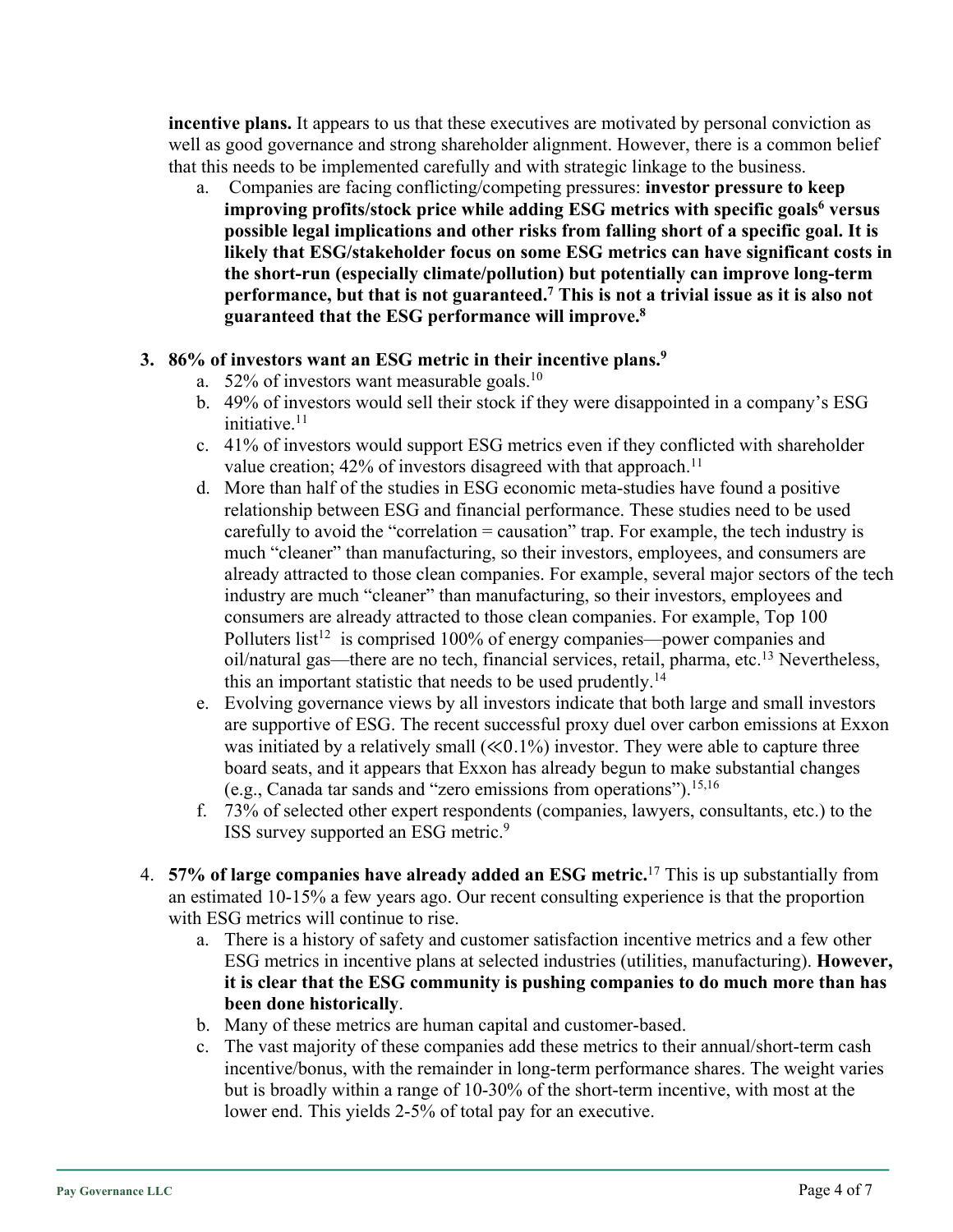- d. There is compelling logic to put these metrics in the long-term incentive plan (performance shares), which has a larger impact on executive compensation and thus would give the ESG metrics more valence. However, the current lack of reliable external benchmarks, limited public information among other impediments makes ESG goal setting, challenging.
- 5. **94% of directors support the usage of non-financial goals** which include ESG and stakeholder metrics — with the dominant support for customer satisfaction, safety, and DEI.<sup>10</sup>
	- a. **However, fewer companies utilize one of those metrics**. 10
- **6.** Most large companies use their board members and executives to **conduct annual or more frequent "shareholder outreach"** meetings, which are reported to management and the full board. **One of the most common shareholder comments in those meetings is the importance of adding an ESG metric to an incentive plan.**
- 7. **Many of those companies use a holistic/qualitative approach** including a scorecard, as companies are not prepared to make firm goal commitments but are making good faith efforts. This likely will evolve over time under additional pressure, but this is an area that needs careful assessment.
- **8. Our experience is that for some companies, the ESG/stakeholder payouts hover around 100% of target.** In 2021, we know several examples where the ESG metric rating at 100% reduced the very strong interim weighted payout from their financial results (PG experience) There is limited empirical research on the payouts, but we found one recent study of 13 very large companies with ESG metrics, and the payouts for 12 were well below 1% of total compensation.18

#### Conclusion

It is early in the process of incorporating stakeholder metrics into corporate culture and incentive plans. The U.S. corporate sector seems highly motivated to be good corporate citizens. The challenge for broad participants is to improve all stakeholders' status without damaging the highly successful U.S. corporate sector. This will require ongoing careful monitoring of how this evolves with continuous improvements.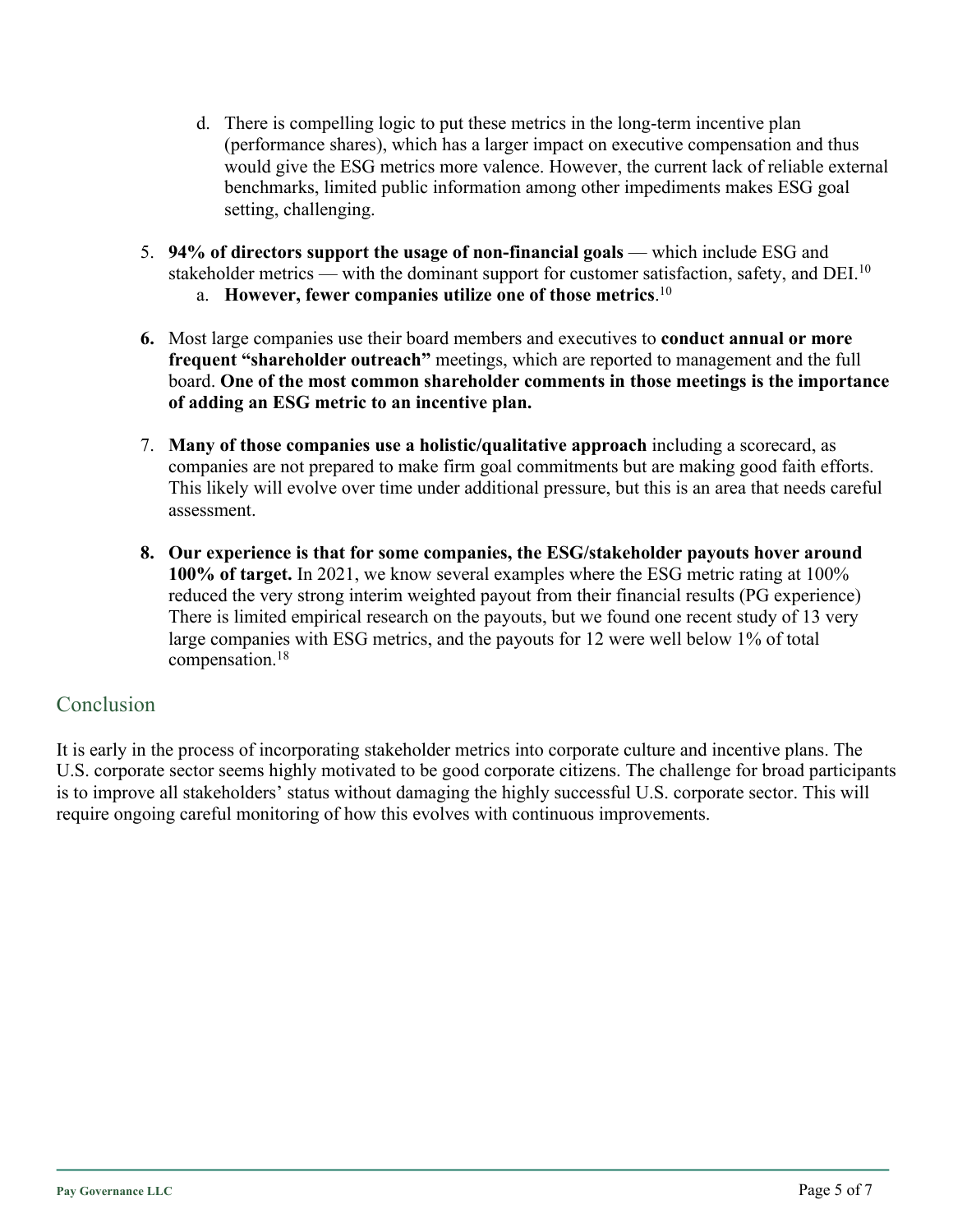# Appendix





**General questions can be directed to Ira Kay (ira.kay@paygovernance.com)**.